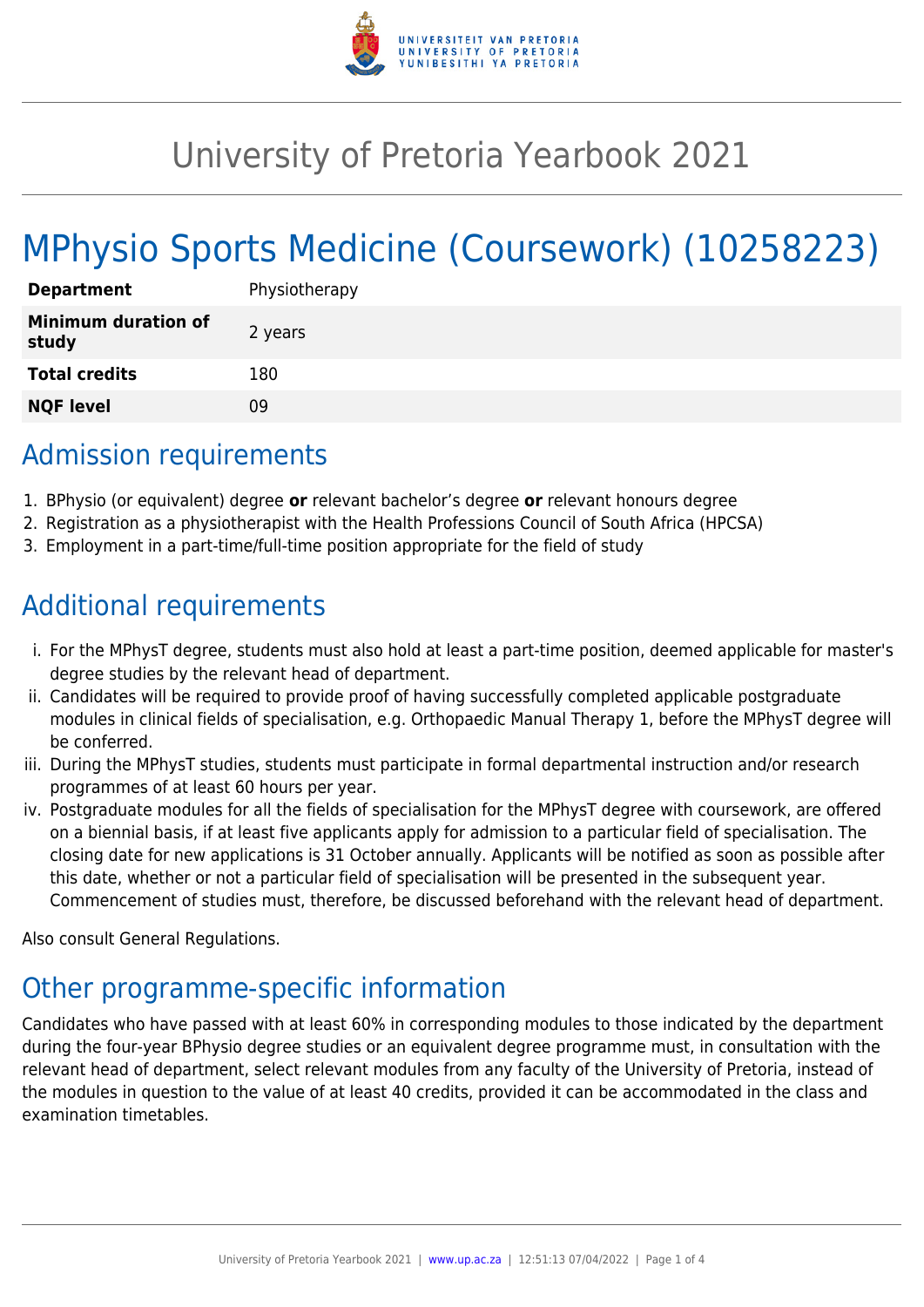

## Examinations and pass requirements

- i. The examinations in the prerequisite modules will take place prior to or concurrently with that of the major subject as determined by the relevant head of department.
- ii. The examination consists of a written and a clinical as well as an oral component.
- iii. A subminimum of 50% is required in each section of the examination, with a final mark of at least 50% to pass.
- iv. A student will be granted a second opportunity to take part in the examination in the major subject after at least six months have elapsed since the original examination took place.
- v. Students must submit a publication that has been accepted by an accredited journal for publication before the degree will be conferred.
- vi. Candidates who submit certificates of successful completion of modules in the Continued Professional Development programme with a view to admission to the MPhysT with coursework, must pass in an open examination in the module in question in order to retain credits.

### Pass with distinction

The degree is conferred with distinction on a student who has obtained an average of at least 75% in the major subject and the prerequisite subjects, and at least 60% in all other prescribed modules.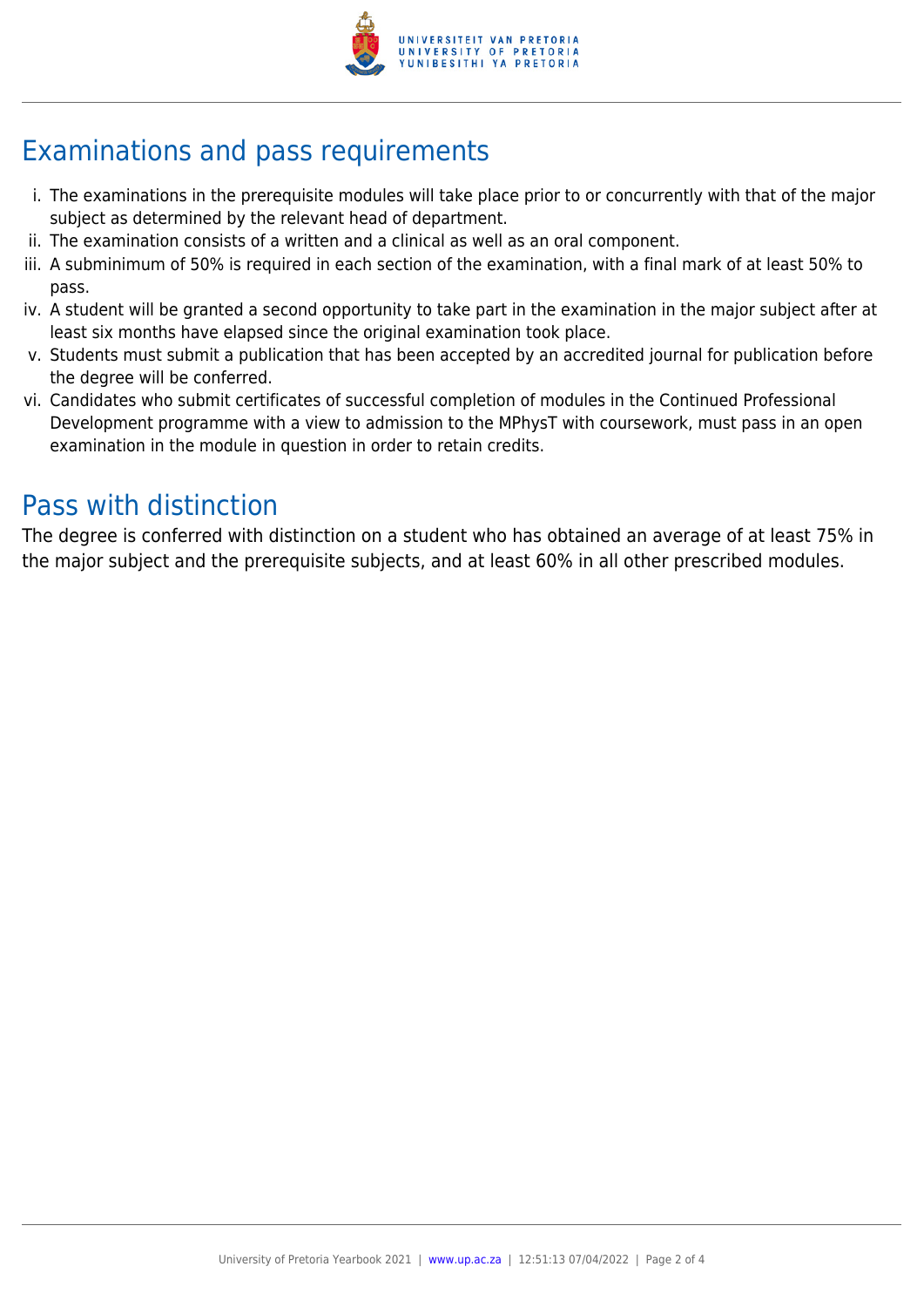

### Curriculum: Year 1

#### **Minimum credits: 180**

#### **Fundamental modules**

[Physiotherapeutic anatomy 878](https://www.up.ac.za/yearbooks/2021/modules/view/FSA 878) (FSA 878) - Credits: 15.00 [Physiology 885](https://www.up.ac.za/yearbooks/2021/modules/view/FSG 885) (FSG 885) - Credits: 15.00 [Physiotherapy 818](https://www.up.ac.za/yearbooks/2021/modules/view/FTB 818) (FTB 818) - Credits: 15.00

#### **Core modules**

[Clinical physiotherapy: Sports medicine 818](https://www.up.ac.za/yearbooks/2021/modules/view/FTK 818) (FTK 818) - Credits: 40.00